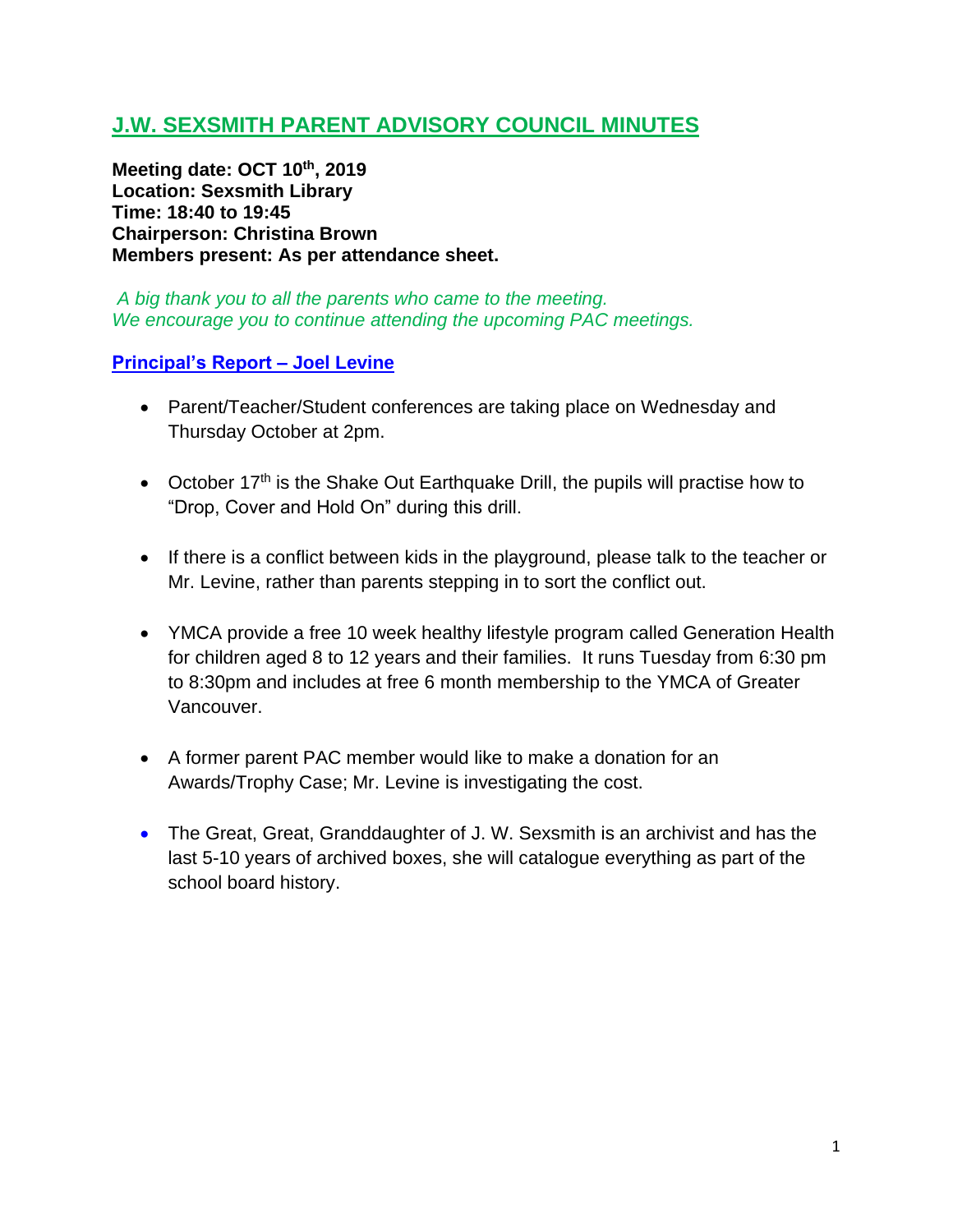## **Financial Update from the Treasurer – Angela Wong**

### **OCTOBER 10, 2019 BALANCES**

Currently there is \$ 25,343.93; breakdown is as follows:

| <b>PAC General account</b> | 1,652.94           |
|----------------------------|--------------------|
| <b>PAC Chocolate</b>       | 20,748.23          |
| <b>PAC Fundraising</b>     | 12.00              |
| PAC Gaming account         | 8,032.04           |
| Membership shares          | 5.92               |
| Less: Committed funds      | (5, 107.20)        |
|                            | <u>\$24,343.93</u> |

The outstanding items are for the Diwali celebration (\$1,100), Highjump equipment (\$2,307.20) and Grade 7 graduation (\$1,700.00).

Gaming grant funds should be used within 3 years. There are restrictions on what the funds can be used for. For more information, please visit the following website: http://www2.gov.bc.ca/assets/gov/sports-recreation-arts-and-culture/gambling/grants/guide-cgg.pdf

The discussion was opened up for questions. No questions were asked.

### **Hot Lunch Program Update from Eva and Chris**

#### **Chris's Information**

- Our first day of hot lunch for 2019 started on October 9th
- Eva and I wanted to say a big thank-you to all the parents involved in the hot lunch program:
	- o Girlie for helping out with the processing of the order forms, entering all of our orders into our tally sheets and then generating tickets. All of this work is vital to the hot lunch program but often isn't seen as it is behind the scenes.
	- $\circ$  Thank-you to the new volunteers who stepped in to help us collect and review all of the order forms: Mina, Lana, Penny, Pandora (and Allison), Girlie, and Angela.
	- $\circ$  New for this year we have a group of 4 volunteers that will be helping us assemble the hot lunch tickets: Kam, Pandora, Nancy and Cheryl. They will each be taking 4 days' worth of tickets to assemble which will take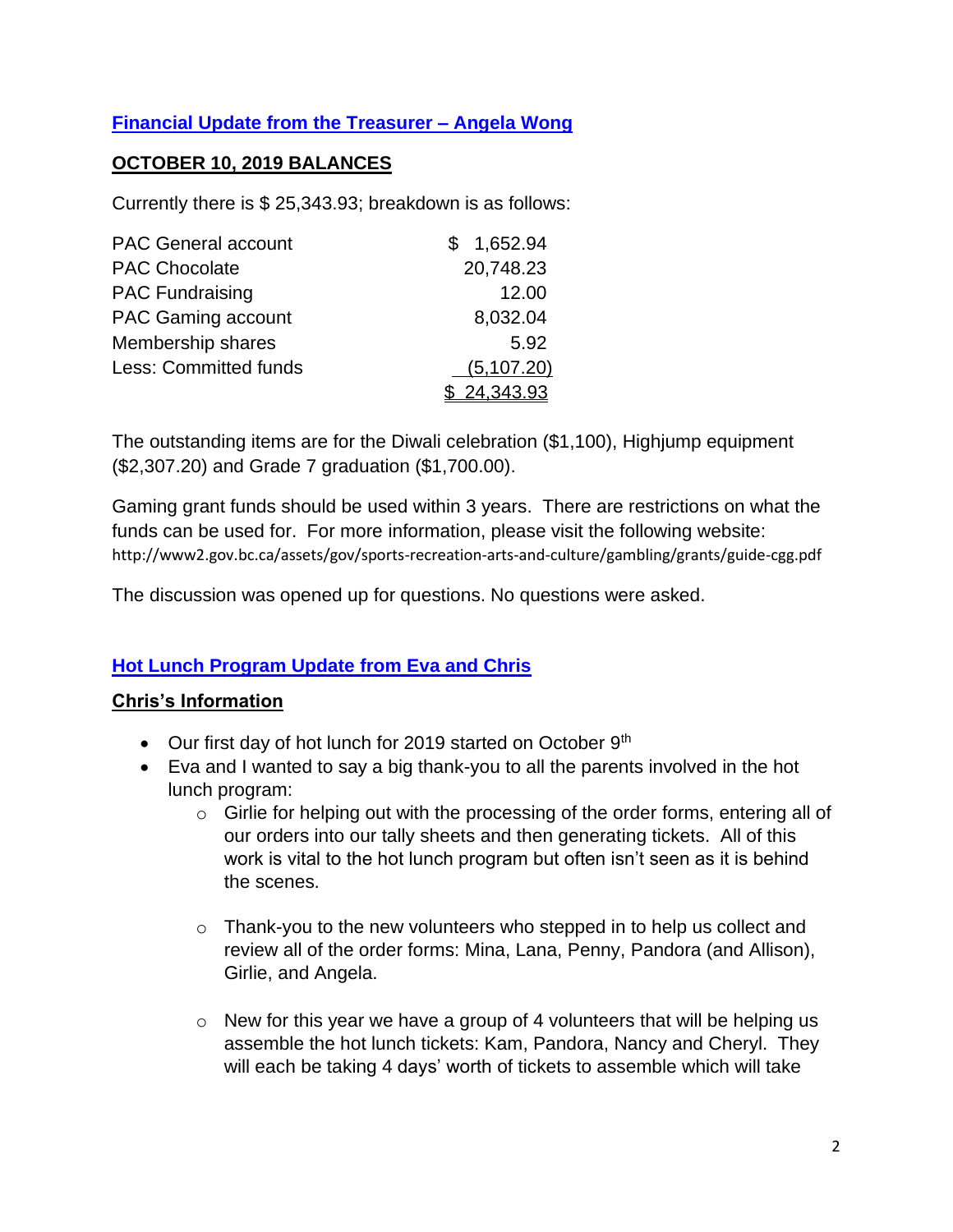each of them somewhere between 5 to 6 hours in total. We may open up more spots to help distribute the work load further next term.

- $\circ$  Going forward, we are looking for someone to step up and help manage the ticket distribution process. This role would involve printing the tickets prepared by Girlie and Au, and managing the distribution to volunteers and teachers.
- o Thank-you to Au for quickly generating the first batch of tickets for us with more to come. Once again thank-you to Girlie who will also be helping in this process.
- $\circ$  Thank-you to Eva who will be picking up supplies for the hot lunch program.
- o Thank-you to the volunteers who come in each week to prepare the meals and distribute them to the students. On Wednesday: Eva, Girlie, Roy, Richel (returning), Deljit and Lana. On Friday: Mina, Lana, Deljit, Angela, Penny, Pandora, Lucia, Nancy and Janelle.
- o Thinking ahead: We will be losing 3 of our Friday volunteers closer to the end of this year. Anyone is interested in volunteering on Fridays between 11:30 am to 12: 30 pm, please talk with Deljit or myself about it or go directly to our signup sheet on the school's website.
- o Thank-you to all the teachers and support staff at Sexsmith, without their support we would not be able to run the hot lunch program.
- o Finally, thank-you to Stan (our previous hot lunch coordinator) for helping to create our hot lunch program and continuing to provide Eva and I with wise counsel and information.
- $\circ$  This year parents were told that they must have their order in before 3:30 pm on September the 30<sup>th</sup>. In conjunction with a tone of reminders, this cut off worked great. We didn't have any forms or payments trickling in after the deadline this year which saved our volunteers a lot of time.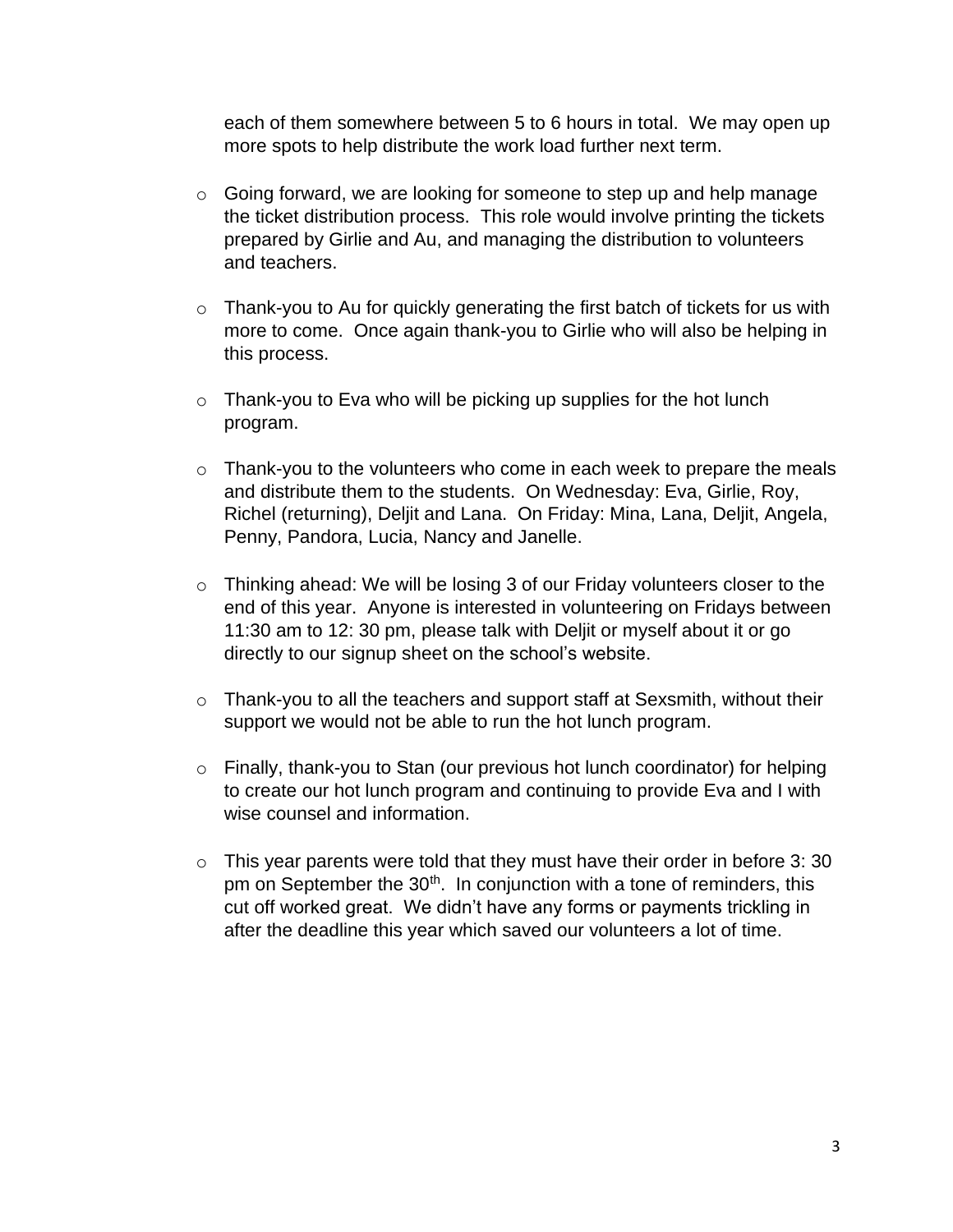## **Eva's Information Facts and Figures for our Term 1 Hot Lunch**

- This year we collected approximately \$13,000 in funds related to the term 1 hot lunch program
- We anticipate our funds raised from this term (after all costs have been deducted from the funds collected) to reach approximately \$6,100 just based on preordered figures alone. This figure is a bit lower than previous years due to the reduction of orders on December the 11<sup>th</sup>
- On December 11<sup>th</sup> almost the entire school will be attending a performance downtown called "Mixed Nuts". Subsequent to the release of the Hot Lunch order forms on September the 24<sup>th</sup>, we were informed that the school booked the venue on the December 11 hot lunch date as performance times were limited at the time of booking and it was the only option available for such a large group. Given the number of students involved, and the complexities of properly storing Mac & cheese for that number of students, the PAC immediately release an email to parents on September 25<sup>th</sup> allowing them to cancel their order for December the 11<sup>th</sup> prior to the September  $30<sup>th</sup>$  deadline. As a result, the hot lunch program lost over half of its normal volume of orders on that date, roughly \$150 dollars.
- We do anticipate that the \$6,100 estimate will actually end up being between \$6,400 and \$6,500 due to additional sales that occur on both the Wednesday hot lunch and the Friday hot lunch. Moreover, the cost projections have been estimated with products and supplies at full cost. During the term, if we see a product or supply go on sale, we take advantage of the cost reduction.
- The discussion was opened up for questions. No questions were asked.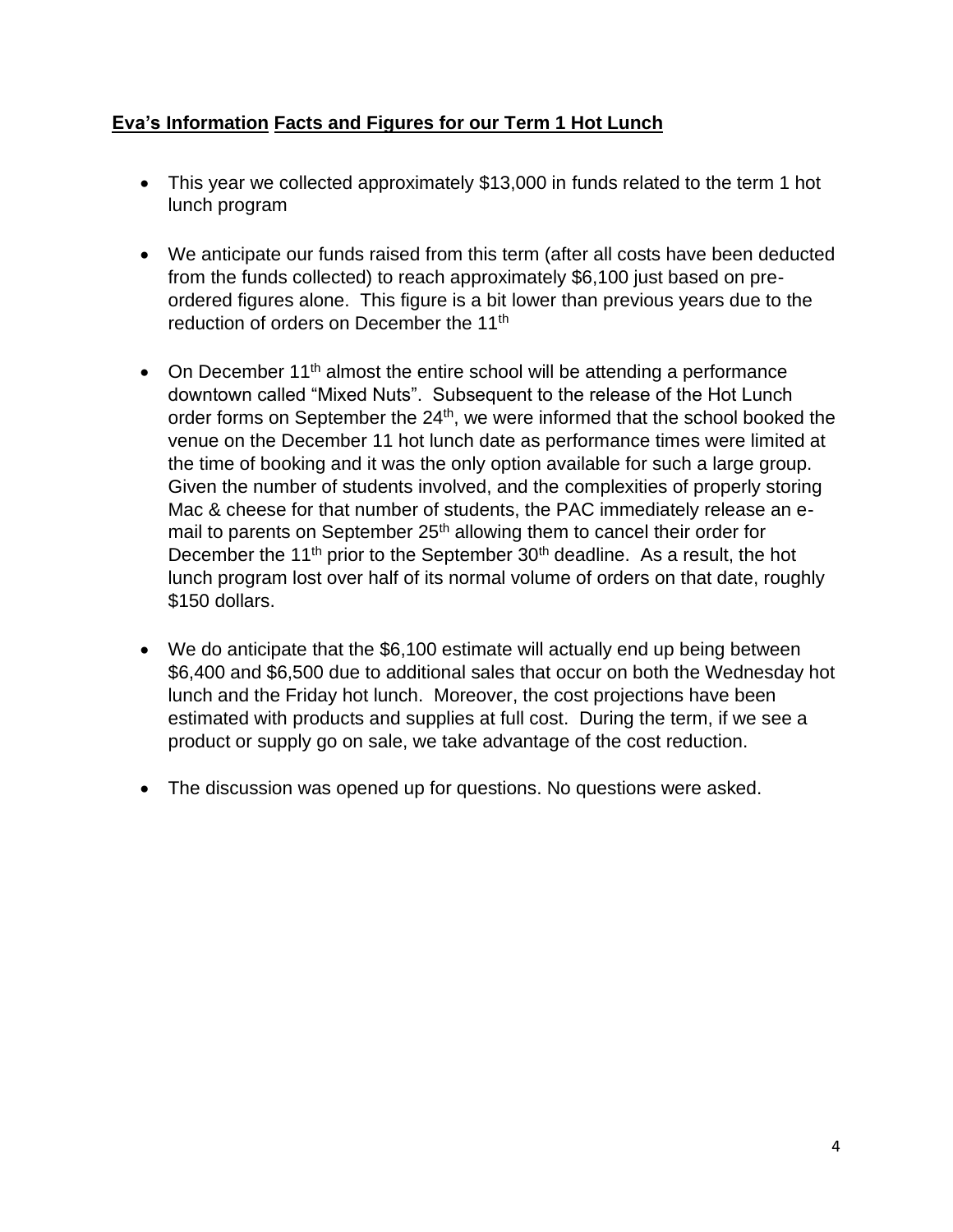## **Upcoming School Events**

## **Diwali Celebration - Deljit**

Diwali celebration will take place on Monday, October 28th at 11:00 am, in the school's gymnasium.

We will need volunteers to help us with the following;

- 1. Thursday, October 24th from 1 pm to approximately 5 pm to help decorate the gymnasium and (starting at 4:00 pm the library).
- 2. Monday, October 28th at 12:00 pm, as many volunteers as possible to help us remove, and put away all of the Diwali decorations in the gymnasium.
- 3. On Monday, October 28th from about 12:00 pm to 1:30 pm (approx. time) to help put away the dishes and cutlery from the teacher's lunch.

Sign up through the following link [volunteersignup.org/8YPWA](http://volunteersignup.org/8YPWA)

## **Chocolate Sales- Chris**

- World's Finest Chocolates have been ordered and are due to be distributed on November 4<sup>th</sup>. Each individual pack will be sold for \$2 and there will be almonds, mixed chocolates and mint packs.
- New this year, in order to encourage students to sell chocolate cases quickly, there will be 2 early bird prize draws. Students will receive one raffle ticket for each complete chocolate case sold. These tickets will be entered into two separate early bird prize draws for movie tickets. The early bird prize draws will be held at noon on Tuesday, November  $12<sup>th</sup>$  and on Tuesday, November  $19<sup>th</sup>$ .
- Every student who sells a case will have their name entered into a final prize draw to be held on Friday, December 6<sup>th</sup>. The final prize draw is not affected by the early bird draw. Final prizes are:
	- o One, \$100 gift card to "Grandview lanes" (Bowling Alley) (grad 5 to 7 student)
	- o Admission for 4 to "Kidtropolis" for two students grades 2 to 4 (generously donated by Kidtropolis in Richmond)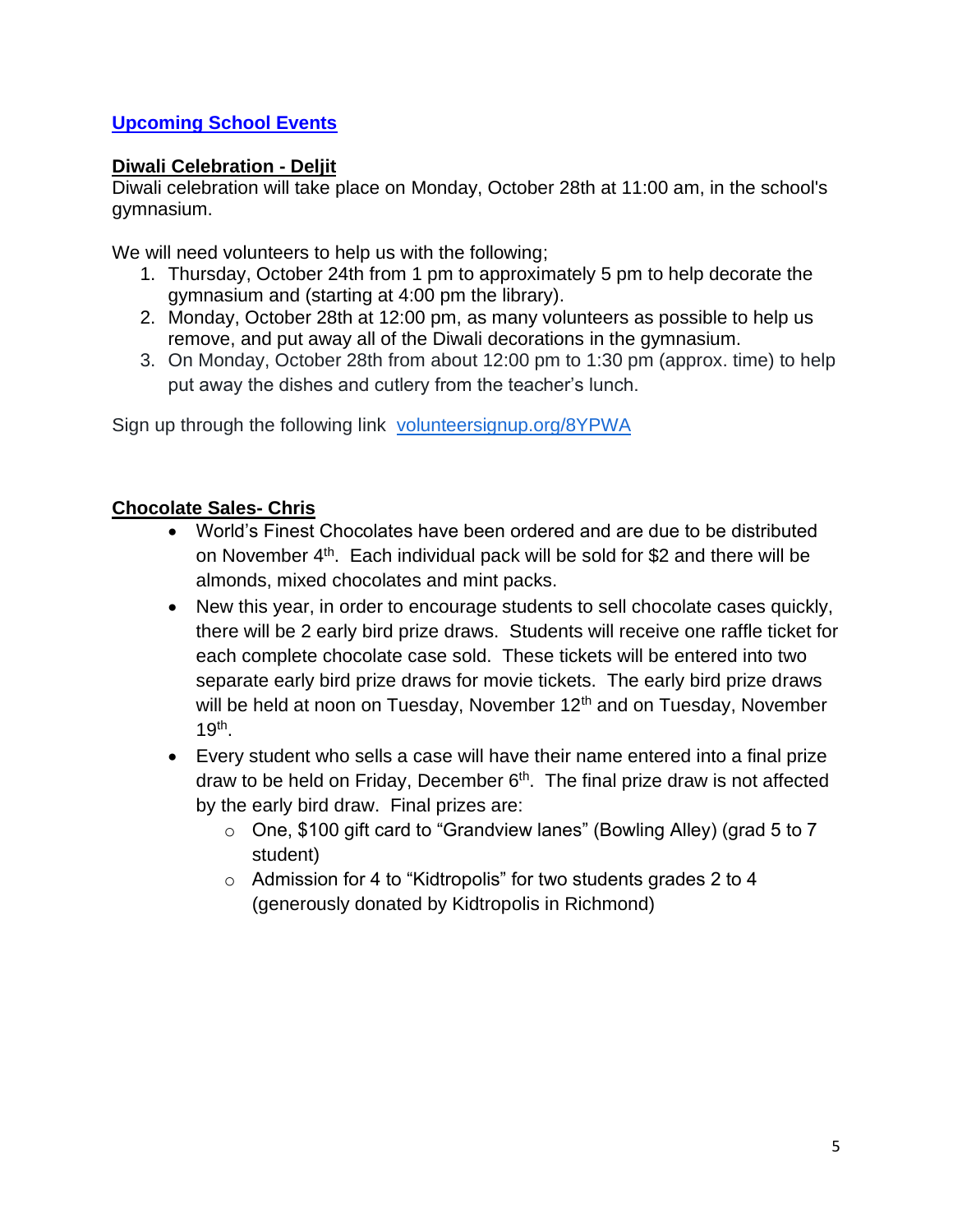#### **New Business**

### **Fundscript Gift Cards - Year Round Pac Fundraiser**

• Help us fundraise by purchasing your gift cards through the PAC's fundScrip account. Every gift card you purchase, the school PAC will receive a % of the sales.

Please encourage your family and friends to support the school too!

The sign up link is: **<https://www.fundscrip.com/Sign-Up.aspx?IID=2CBHHR>**

### **PAC bulletin board**

• Angela suggested that a PAC bulletin board maybe useful for communication to the parents about the PAC information and volunteering. Mr. Levine confirmed that there were no free boards for the PACs use and there may be a lack of wall space to hang a new board, Mr Levine will look into this.

#### **Breakfast with Santa**

- Mr. Levine will contact the Rotary Club to confirm a date and time for this year's breakfast with Santa
- Chris will confirm Santa's availability.

### **Volunteer information**

Contact Deljit, email address **[sexsmithvolunteers@gmail.com](mailto:sexsmithvolunteers@gmail.com)**

Volunteer opportunities on Sexsmith's Website: From the Sexsmith main web page go to "Families" Tab, select "Volunteers" or type the following link into your browser <https://www.vsb.bc.ca/schools/jw-sexsmith/Families/Volunteer/Pages/default.aspx>

#### **Any other questions**

- A parent was concerned about a Grade 7 pupil that ran out between cars after school between Columbia and Manitoba. Mr. Levine reported that the pupil is okay.
- A concern about the parking to close to the crosswalk was brought up. Mr. Levine is talking with the city about this.

#### **No other business or questions.**